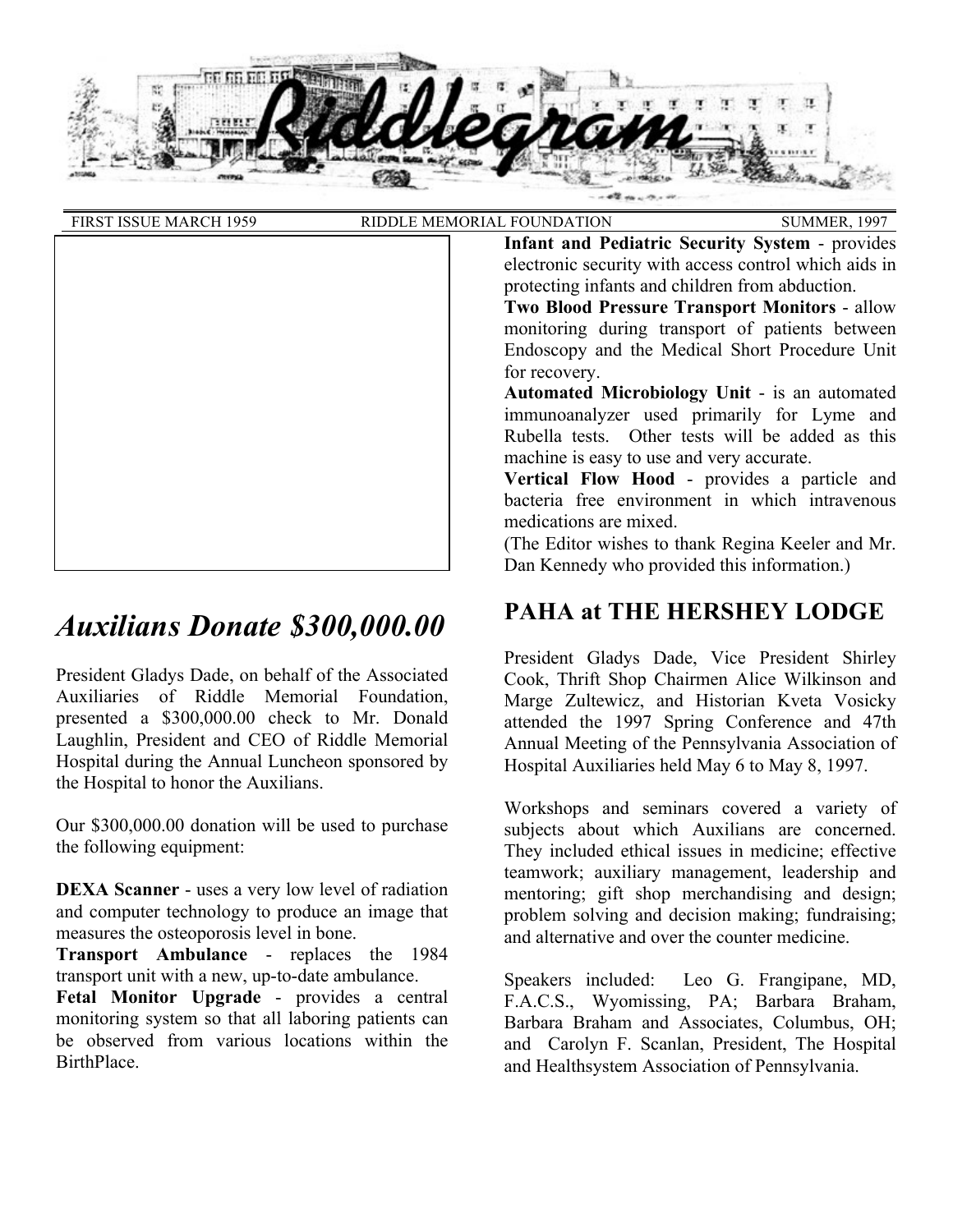## *FROM GLADYS DADE*

Ladies and Gentlemen,

Two years ago when I accepted the Presidency I had Great Expectations like Dicken's Pip but I had to face reality. We always think we can accomplish more than is possible. At the time I was aware of the fact that I wasn't experienced enough to take on this job but no one else was willing to do it.

For over 27 years I have been totally dedicated to RMH both as a volunteer and as an auxilian and for the past two years I have worked very hard as your President. I'm sure I have made some mistakes, as most of us do.

However I have learned much in the last 24 months:

First - I have learned that it's better to read than to speak ad-lib.

Second - I've learned that the active membership of the Associated Auxiliaries is composed of ladies who are very cheerful, willing, generous people people who are generous with their time, effort, and money.

Third - I've learned that they are also very nice people to know.

Fourth - I've learned that it's a big job and in order to make it work we must all support all the functions, not just our pet interests - not just for our own auxiliary but for all the others, too.

Fifth - I've learned that as we grow older we must encourage new members to take our places.

Sixth - I've learned that we can all feel proud when we see new equipment available through our efforts to help patients every day.

Seventh - I've learned that it's better to stop talking than to be thrown out.

Thank you and farewell, Gladys Dade, Immediate Past President

**Patricia Smerechenski and new baby, Stephanie are the happy winners of Middletown's Money** 



**Bonnet chanced off during the April Sterling Silver Sale.** 

# *AUXILIARY PLANS . . .*

**BEATTY HILLS:**Dorothy Sulzer's cottage on the Brandywine was the location for a picnic to wrap up Beatty Hills' great year! And what a lot of events they had...

In September and October, 1996, they auctioned baked goods and one pound "edibles" that raised \$49.00 and \$35.00, respectfully. A silent auction of jewelry was held in November, 1996 and raised \$63.00. The After Christmas Auction (January, 1997) raised \$80.00 followed by the February food auction that raised \$57.00. Fifty dollars was the profit from the March one pound "edible" auction and April was Spanish bingo month with a profit of \$11.00. Beatty Hills' ladies certainly do a lot of fundraising at their monthly meetings!

The final figure from the **February Cyclamen and Daffodil Sale** was **\$1,140.00**. The November Mission Clock raffle raised \$300.00!

**\$2500.00** was donated to the Associated Auxiliaries of Riddle Memorial Foundation by the Beatty Hills Auxiliary.

**CONCORD:** Concord added \$1000.00 to their previously donated \$1800.00 to make a grand total of **\$2800.00** given to the Associated Auxiliaries of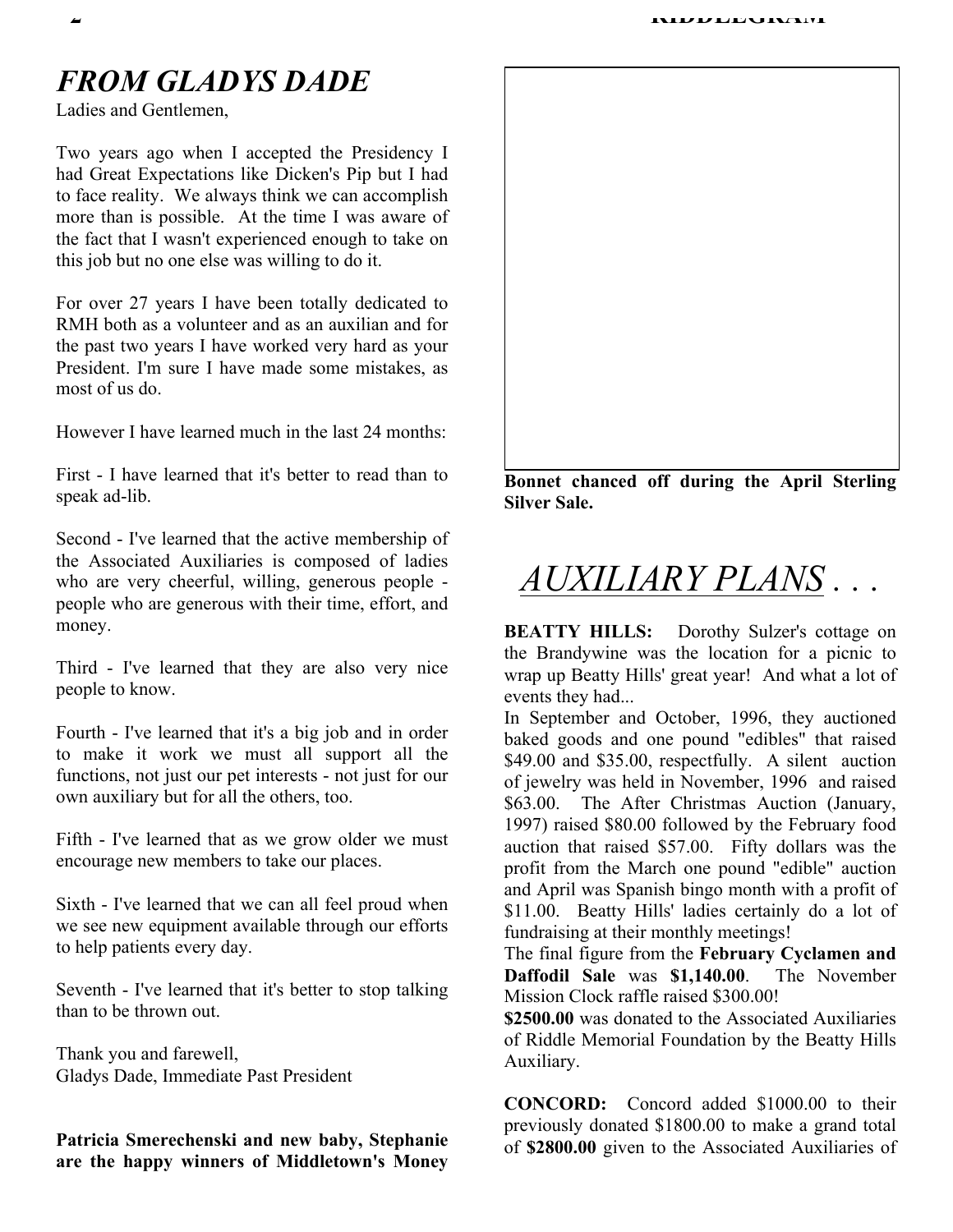Riddle Memorial Foundation! Wonderful work, Ladies!

A sale of crafts was held at the Concord Library that added \$120.00 to the Auxiliary's account.

Concord Auxiliary plans a bus trip to **Atlantic City** in **October, 1997** so save your quarters, folks, and be sure to join these lucky gamblers!

**November 14, 1997** is the date set for **Concord's lobby sale**. Stop in for a selection of the **Boyd's Collection of Bears** and **Flags Fit For Flying!**

**LIMA:** The total contribution of Lima Auxiliary was **\$2110.00**! Auxilians turned in \$1310.00 in January, 1997 and \$800.00 at the Annual Luncheon. That's a lot of baked goods and Raggedy Ann and Andy dolls!!

Speaking of Raggedy Ann dolls...Jessi Conlin won the Raggedy Ann doll chanced at the Lima Auxiliary December sale. That sale raised \$744.00 for the Auxiliary.

**December 12, 1997** is the date for **Lima's Christmas sale** in the Hospital lobby. Be sure to mark your calendars, now!

**MEDIA: Media's May Plant Cake Bake and Raffle** was a great success and realized a profit of **\$1595.00! Selma Rende** and **Anne Pike** chaired the event. Many thanks to all who helped! The winners of the \$300.00 Gift Certificates to Granite Run Mall were Lorraine Gross's grandchildren! Media's Annual Donation was **\$3,000.00!**

Media Auxiliary will continue to sell **Entertainment Books, Coupon Books and those delicious Medford Hams!** 

**MIDDLETOWN:** With an annual donation of **\$9,000.00** to the Associated Auxiliaries, it is easy to see why those Middletown auxilians are always so busy!

 Their sterling silver sales held in July and October, 1996 raised \$3,424.96! Chairman Betty Early did so well with those two sales, they had her repeat her success in April, where the profits were \$1,513.02.

The November Lobby sale was a big success. Bake Chairmen Mary Taylor and Kitty Shaw and Craft Chairmen Jinks Jones and Shirley Cook reported a profit of \$1,210.00. The Book Sale raised \$110.54 which brought the profit total to \$1,320.54!

Middletown Auxiliary welcomed new member Ann Knox this year.

May 17, 1997 was a lovely day at the Towne House for "A Bit Of Broadway". Chairman Betty Wilkinson and Co-Chairman Jinks Jones hosted a wonderful show with exquisite fashions from "Lady's Image". The amount raised for Middletown Auxiliary was \$2,261.09!

**Above: Chairman Betty Wilkinson welcomes** 

**guests to "A Bit of Broadway" Fashion Show and below Mrs. Marian Laufer was surprised by a birthday cake at the Show!** 

**NETHER PROVIDENCE:** Mark your calendars for the **Fall Fest** on **October 10, 1997. Chairman Carolyn Chandler will start the sale at 7:00AM...wrapping paper** will also be on sale during the months of **September and October,**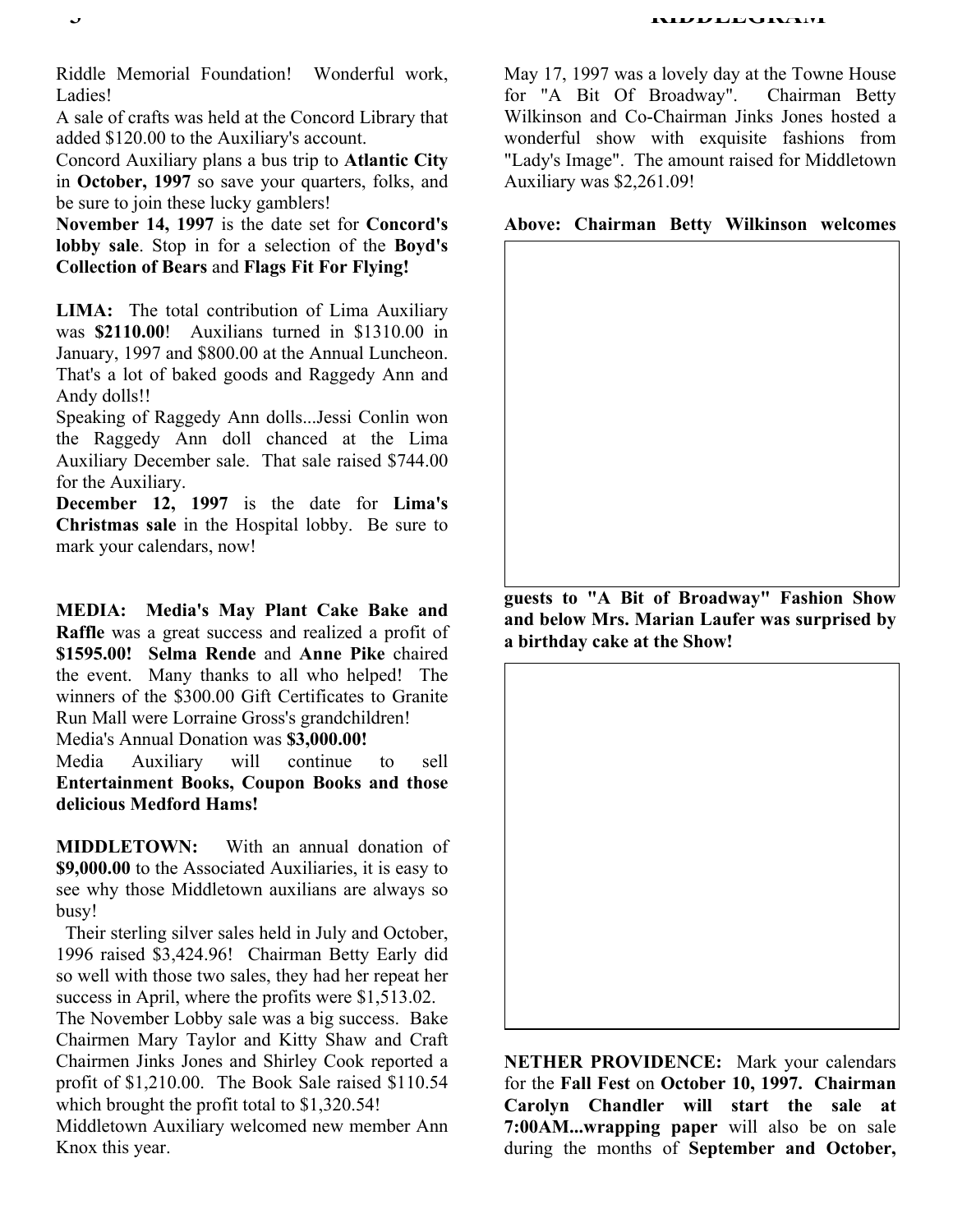**1997**. So buy your gifts early and wrap them in Nether Providence's beautiful paper...no one's gifts will look lovelier!

Nether Providence Auxiliary events this past year have netted a hefty profit! The Fall Fest, 1996 raised \$676.29, the Wrapping Paper sale, \$303.34 and the Christmas Show to Sights and Sounds, \$439.89...and they didn't stop there!

A member lunch after a meeting netted \$82.00...an auction brought in \$41.05...and a bakeless bake sale raised \$198.00. Nether Providence's annual donation was **\$1,925.57!** 

**ROSE TREE: Saturday, October 4, 1997** please join us at the **Concordville Inn** for the **Rose Tree Luncheon Fashion Show.** Contact Duchess Wynn for ticket information.

Rose Tree Auxilians turned in a total of **\$6,850.00** this year, \$1,500.00 in February and \$5,350.00 at the Annual Luncheon.

The October 1996 Fashion Show raised \$1,556.00, followed by their January Joe Corbi's Pizza Sale that netted \$583.05. St. Patrick's Irish eyes were smiling when the lassies raised \$2,495.17 with their delicious baked goodies! The Kentucky Derby Party, held at the home of Mary Mallon, raised \$665.00 for the cause. Add to that their Riddle Thrift Shop consignments of \$660.64 and luncheons at members' homes that netted \$560.00 and a lot of fun and you can understand why the Rose Tree girls are doing it all again next year!

Winners at the St. Patrick's Day Bake Sale were: First Prize Pot O'Gold won by Rose Tree's own, Betty Tracey; Second prize \$25.00 gift certificate to O'Flagherty's Restaurant won by Paramedic Arthur Rasnake and Third prize 2 shamrock mugs, tray, Irish coffee and Truffles won by Rose Tree's Kveta Vosicky.

Rose Tree welcomes new member Carol Cook this year and of course she'll be a great "Cook" for the 1998 St. Patrick's Day Bake Sale!

**SPRINGHAVEN: Thursday, December 18th** is the **Holiday Plant Sale** held each year to bring a lot of blooming cheer to your home!

# *SHOP TALK...*  **MAJOR TREAT SNACK SHOP**

Kay Hendricks presented a check for **\$20,000.00**  from the Major Treat Snack Shop at the Annual Luncheon! Our thanks to all the workers in the Snack Shop and all the patrons who support the Snack Shop year after year!

### **MERRY TOKEN GIFT SHOP**

A Letter From Duchess Wynn, Manager

Gladys, thank you for appointing Peg as our Chairman. We've had two fantastic years under her guidance and our dedicated volunteers gave their best to make that **\$26,000.00 profit.** 

With my health problems this past year, it wasn't easy. But our "Shop Family" proved nothing is beyond reach because we are all one unit working together in harmony and love.

Peg was always there for me. Although I heard her husband Ken was offering me a frequent caller card if I'd call someone else - joke folks! He offered to hire a limo just because I got us lost on the turnpike on our way to a gift show.

Seriously, I leave you with our Shop Motto "Where there is kindness, love and respect for your fellow workers, you reap two benefits:

1) friendships that last from year to year

2) profits for the Auxiliaries that you hope to increase each year."

## **RIDDLE THRIFT SHOP**

We just wrapped up our best year ever-- **\$110,000.00** was given to the Associated Auxiliaries of Riddle Memorial Foundation. The volunteers and employees are to be congratulated on a job well done. Take a bow ladies and gentlemen, you earned it. Enjoy the summer.

Remember the **Annual Opening Meeting** will be held on **Monday, August 18th.** We'll reopen for the **consignment** of fall items on **Tuesday, August 19th** and for **sales** on **Monday, August 25th.**

*Shop hours: Monday through Friday 9:30 to 4:00 Saturday 9:30 to 3:00* 

*Consignment: Tuesday through Friday 9:00 to 11:30 or first 40 people. Appointments are available.*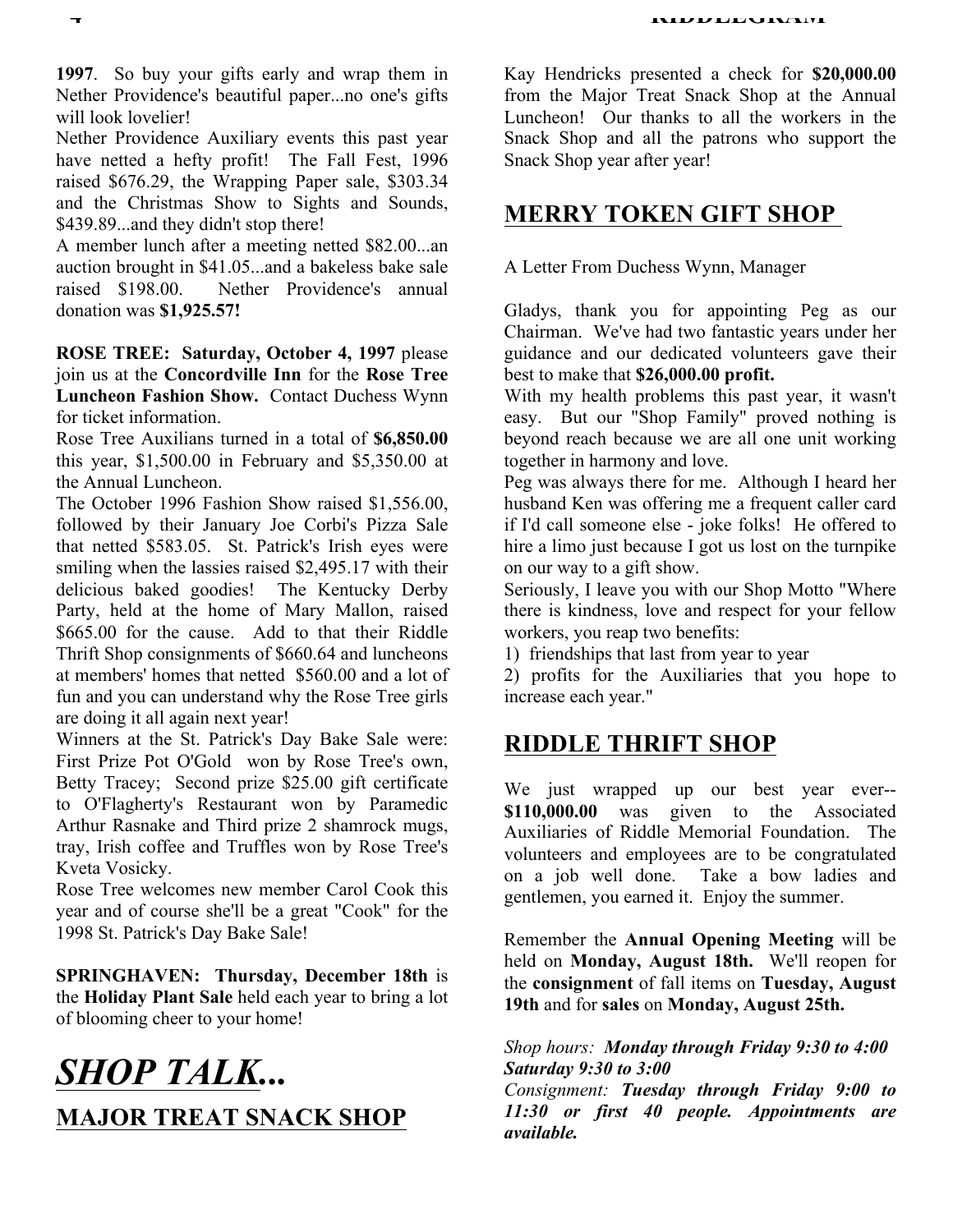Alice Wilkinson has retired as Thrift Shop Chairman. We will miss her but we have been promised frequent visits. Chairman Marge Zultewicz will be joined by Daily Chairmen Joanna Cupples, Hilda George, Jinks Jones, Emily Mallen and Peg Pinkerton. We thank them for donating the time and effort that it takes to hold these offices. We could not do it without them.



Retiring Thrift Shop Chairman Alice Wilkinson is held close by Thrift Shop Supervisor Nina Cruice (left) and Thrift Shop Chairman Marge Zultewicz (right).

Dearest Friends,

What a beautiful night for me from such dear, dear friends as you! The dinner was delicious and the gifts were lovely.

I was completely surprised and at a loss for words-believe it or not!!!

During these last 18 years, Riddle Thrift Shop has played a very important part in my life. There have been many good times, lots and lots of laughs, a few sad moments and friendships that will last forever.

I love you all and thank each and every one of you. I will never forget you.

> love. **Alice Wilkinson**

### **SHORT PROCEDURE UNIT NURSES HONOR VOLUNTEERS**

On June 14th the nurses of the Short Procedure Unit held a beautiful brunch for all the volunteers who work in SPU. It was held in the lovely home of Nancy Becker and the ladies contributed all the wonderful food. Each volunteer was given a flowering impatiens plant. This is a group of very special ladies and all the volunteers had a great time.



SPU Honors Volunteers 1st Row - Ruth Ewald, **Shirley Shinn, Shirley Creed, Eleanor Guille** 2nd Row - Miriam & John Wible, Betty Powers, Betty Wilkinson, Gladys Dade, Nancy Reese & **Bernice Vogts** 



### WHERE, WHAT AND WITH WHOM.......

- Betty Diehl's (Beatty Hills) grandson Nick graduated from high school in Hicksville, Ohio and will go to Germany for a year's study.
- Gene and John Bielesch's (Beatty Hills and Thrift Shop) granddaughter Marguerite graduated with a straight "A" average from School of Nursing. Congratulations to both graduates!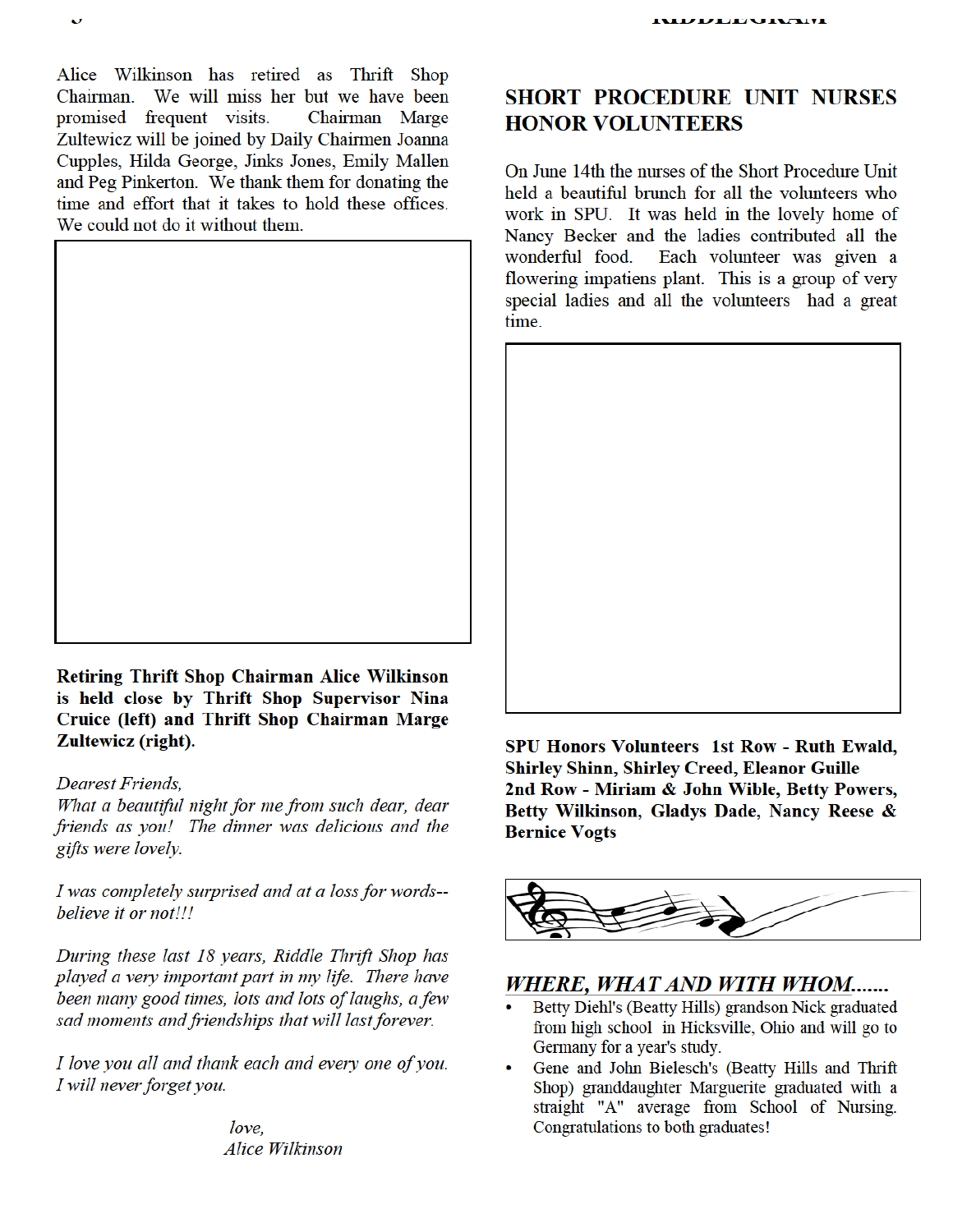- Elizabeth Robertson (Concord) attended her great grandchild's baptism in Detroit.
- Cecilia Kennedy (Concord) will be joining the Riddle Thrift Shop Volunteers after a vacation trip to Bermuda with her husband.
- Ocean City, New Jersey beaches will be the hang out for Nan Grewe (Concord). Use lots of sun lotion, Nan...those thong swim suits don't cover much!
- Bill and Lillian Rouke (Concord) are traveling to Tocambridge, Massachusetts to attend the Doctoral Hooding of their grandson, Bill Rowe.
- A very happy and "Special" birthday wish goes out to Priscilla Wood (Concord)!
- Concord Auxiliary wishes speedy recoveries to their members, Catherine Casey and Irene Greene.
- Peter and Flos Gable (Concord) have taken a cruise to the Greek Isles.
- Chester Stiteler is home from the hospital and Dolly (Lima) reports he is doing well.
- Anna Hess (Lima) reports her son is also home from the hospital and doing well.
- There were two graduates from Penncrest High School this year that came to the attention of Lima Auxiliary... Clara Elliot's grandson, Jeff and Dolly Stiteler's granddaughter, Michelle. Congratulations to the new grads!
- Jen Maguire (Media) and husband Paul have been blessed with their first child, Evelyn. Evelyn weighed in at 8 pounds 8 ounces. Jen has been accepted at Villanova to pursue her Master's degree in English Literature. Jen will also be editing the Riddlegram this year..welcome aboard!
- Toni Cavanagh (Media) welcomed a new granddaughter, Ashley Wright McCreary.
- Allen Pitt (Media) has a new grandson, Donald Scott Pitt.
- Media Auxilians were happy to see Joan Williams at their last meeting.
- Carolyn and Ed Chandler (Nether Providence) have a new grandson, Steven James DeWitt. Parents Kathy and Jim welcomed Steven James on June 5, 1997. Next on Carolyn and Ed's busy schedule is a cruise aboard the Princess Line to the Mediterranean.
- Elsie and Emmett Buhle (Nether Providence) will celebrate their 50th Wedding Anniversary this September. Their son's and their families are planning a dinner party in August...sound easy to you? Not when they have to fly in from New York, Oregon and California to join the Lansdowne local brigade!
- Bobbie Davis (Nether Providence) is expecting a second grandchild in July. Bobbie's son had a tale to tell when he fought a 282 pound bluefish for 7

hours! He would have caught a world record bluefish if the reel had not broken!



#### **Kveta Vosicky hosted a birthday party for President Gladys Dade.**

- The DELCO SPOTLIGHT recently featured Jenn Herker, daughter of Debbie (Rose Tree) and George Herker. Jenn is a junior midfielder for the Massachusetts women's lacrosse team. Herker had five goals and four assists in the first nine games with the Minutewomen! What A Star!
- Ed and Sandy Jaeger (Rose Tree) have a 6th grandchild born on May 9, 1997. Nicholas Edward weighed in at 7 pounds, 5 ounces and leaves the boys ahead at a count of 5 grandsons, 1 granddaughter. Sandy and Ed's daughter, Nancy and her husband, Carl are very pleased with the addition to the Kapp family!
- There was a mass exodus to Bermuda this July! Duchess (Rose Tree, Merry Token), Scott and Chuck Wynn gathered Nina Cruice (Rose Tree, Riddle Thrift Shop and sister), Mary Mallon (Rose Tree and Mom), and John Zimmermann (Merry Token and Uncle) and floated with them to Bermuda via the Norwegian Cruise Line.
- Great to see Patty Mitchell and Catherine Wood at the End-of-the-year party at the Thrift Shop. They both promised to be back in the fall. We have missed them.

After working all year to save money for the Associated Auxiliaries, nine members of Rose Tree Auxiliary journeyed to Rehoboth, Delaware with one thing in mind - SPENDING MONEY!

They headed for the outlets, battling the treacherous heat, literally shopping until they dropped. After a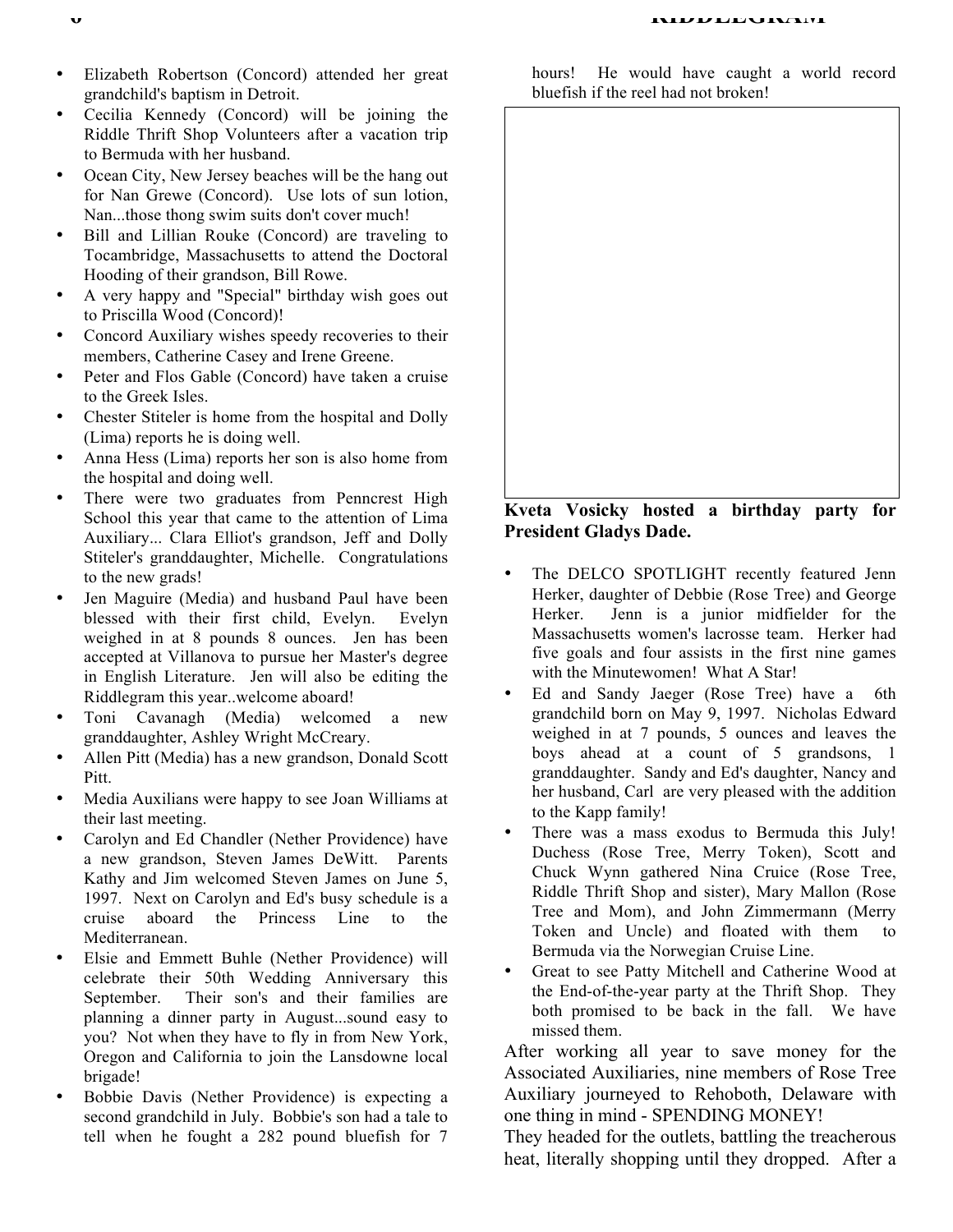*1* **RIDDLEGRAM** 

delicious dinner at Victoria's, overlooking the Atlantic Ocean, they strolled along the boardwalk. Joking about a week in Bermuda next year, they hope to make this journey again to complete furnishing their homes and wardrobes! *Reported by Mandy Buhle* 



#### **Rose Tree in Rehoboth**

Pictured left to right: Kveta Vosicky, Debbie Herker, Alycia Mallon-Buhle, Mandy Buhle, Gladys Dade, Betty Tracey, Letty Clark, Terry Magarigal and Marguerite Clifford.

## *FAREWELLS*

We are greatly saddened to report the passing of Cynthia Hartley. Cynthia was a member of Media Auxiliary and served as a past president of that same auxiliary. We extend our condolences to Cynthia's family.

The volunteers and employees of Riddle Thrift Shop were saddened by the news of Randy Lee's passing. When Randy joined his wife Marilyn as a volunteer at the shop we were all delighted. He had that easy going style that allowed him to just fit in anywhere. He became a part of us--an important part.

He was our own personal "Mr. Fix-it." Randy repaired everything. When things didn't break fast enough for him, he created his own projects. He put that engineering mind to work for us all the time. The two-story rack system in our storeroom was his creation along with the bedspread rack on the lower level. String holders, ticket holders, and shelves just appeared where we needed them. He made our jobs a little easier everyday.

We offer Marilyn Lee and her family our condolences and our thanks for sharing Randy with us. Donations may be made to the 1997 Tree of Lights sponsored by the Associated Auxiliaries of Riddle Memorial Foundation.

## *NEW OFFICERS INSTALLED 1997-1998*

PRESIDENT Mrs. Bart Cavanagh (Toni) VICE PRESIDENT Mrs. Harvey C. Cook (Shirley) RECORDING SECRETARY Mrs. George Herker (Debbie)

CORRESPONDING SECRETARY Mrs. Benjamin A. Robertson (Elizabeth)

TREASURER Mrs. Edward Jaeger (Sandy)

ASSISTANT TREASURER Mrs. Elton Acton (Jane)

IMMEDIATE PAST PRESIDENT Mrs. Albert Dade (Gladys)

## *Committee Chairmen*

Invocation Mrs. Stanley Albright (Elma) Bylaws Mrs. Ruth Ewald Finance Mrs. Paul Jones (Jinks) Historian Mrs. John Bielesch (Gene) Major Treat Snack Shop Mrs. Thomas Millar (Jane) Man O'War Ball Medical Staff and Auxilians Membership Mrs. Chester Stiteler (Dolly) Merry Token Gift Shop Co-Chairman Mrs. Louis Pappas (Jeannette) and Mrs. Marguerite Windsor Nominating Mrs. Peter Gable (Florence) Publicity Mrs. James Early (Betty) Public Relations Mrs. Paul Wilkinson (Betty) Riddlegram Co-Chairmen Mrs. Paul Maguire (Jennifer) and Mrs. Richard Rende (Selma) Thrift Shop Mrs. Frank Zultewicz (Marge)